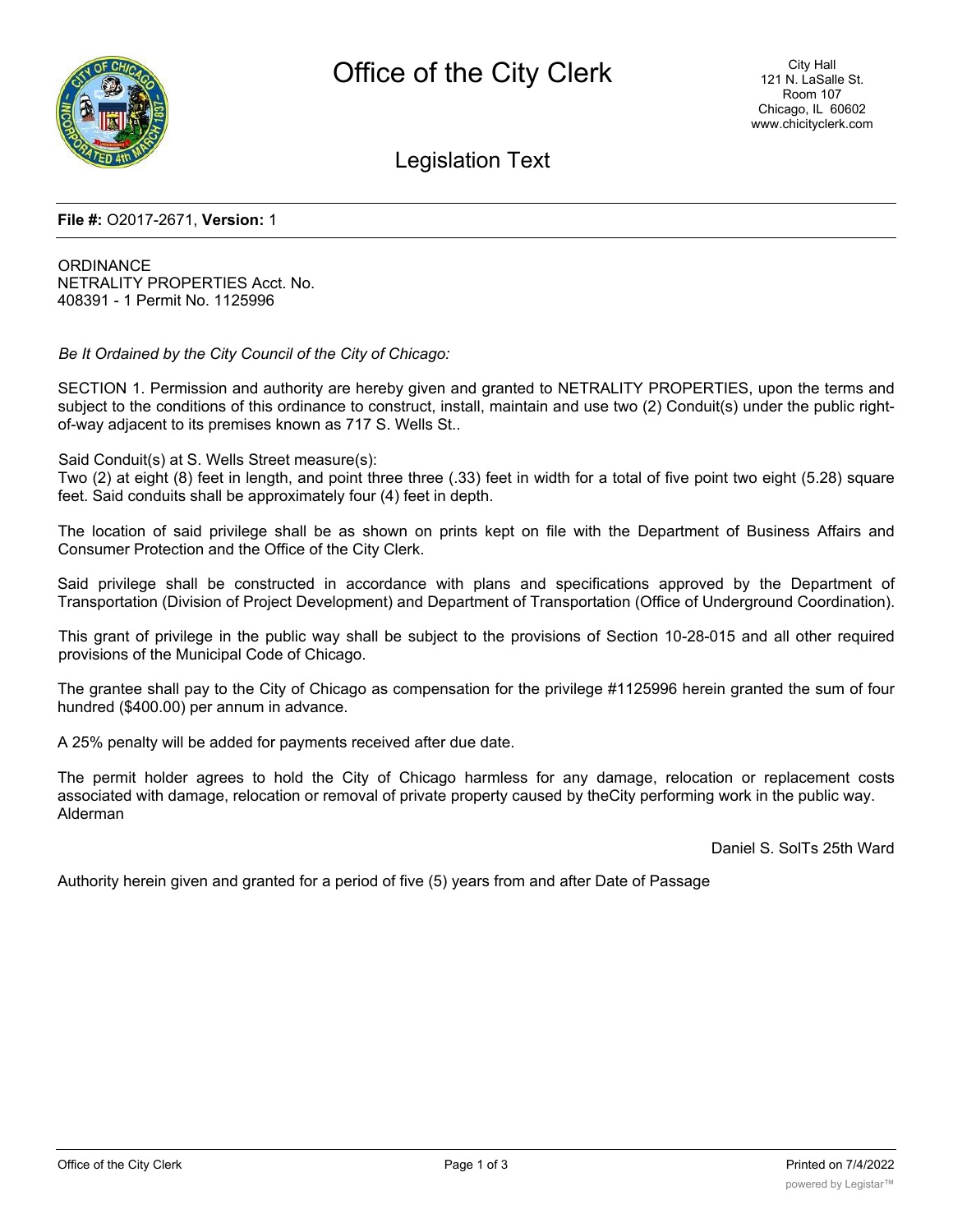Page 1

(Page 2 of 2)

Department of Business Affairs and Consumer Protection Small Business Center - Public Way Use Unit City Hall - 121 N LaSalle Street. Room 800 • Chicago. IL 60602 312-74-GOBIZ/3 12-744-6249 • (312) 744-1944 CITY) hup • www eilu'khiv.n'.o org Ixicp

03/29/2017

## **Alderman Daniel S. Solis**

Ward # 25 City of Chicago City Hall, Room 304 121 North LaSalle Street Chicago, Illinois 60602

## **Re: An ordinance to use and maintain a portion ofthe public right-of-way for two (2) conduit(s) for NETRALITY PROPERTIES, adjacent to the premises known as 717 S. Wells St..**

## **Dear Alderman Daniel S. Solis:**

The applicant referenced above has requested the use ofthe public right-of-way for conduit(s). An ordinance has been prepared by the Department of Business Affairs and Consumer Protection - Small Business Center -Public Way Use Unit for presentation to the City Council. Because this request was made for properties located in your ward, as approved by you as per the attached, I respectfully request that you introduce the attached ordinance at the next City Council meeting.

If you have any questions regarding this ordinance, please contact Anthony Bertuca at (312) 744-5506.